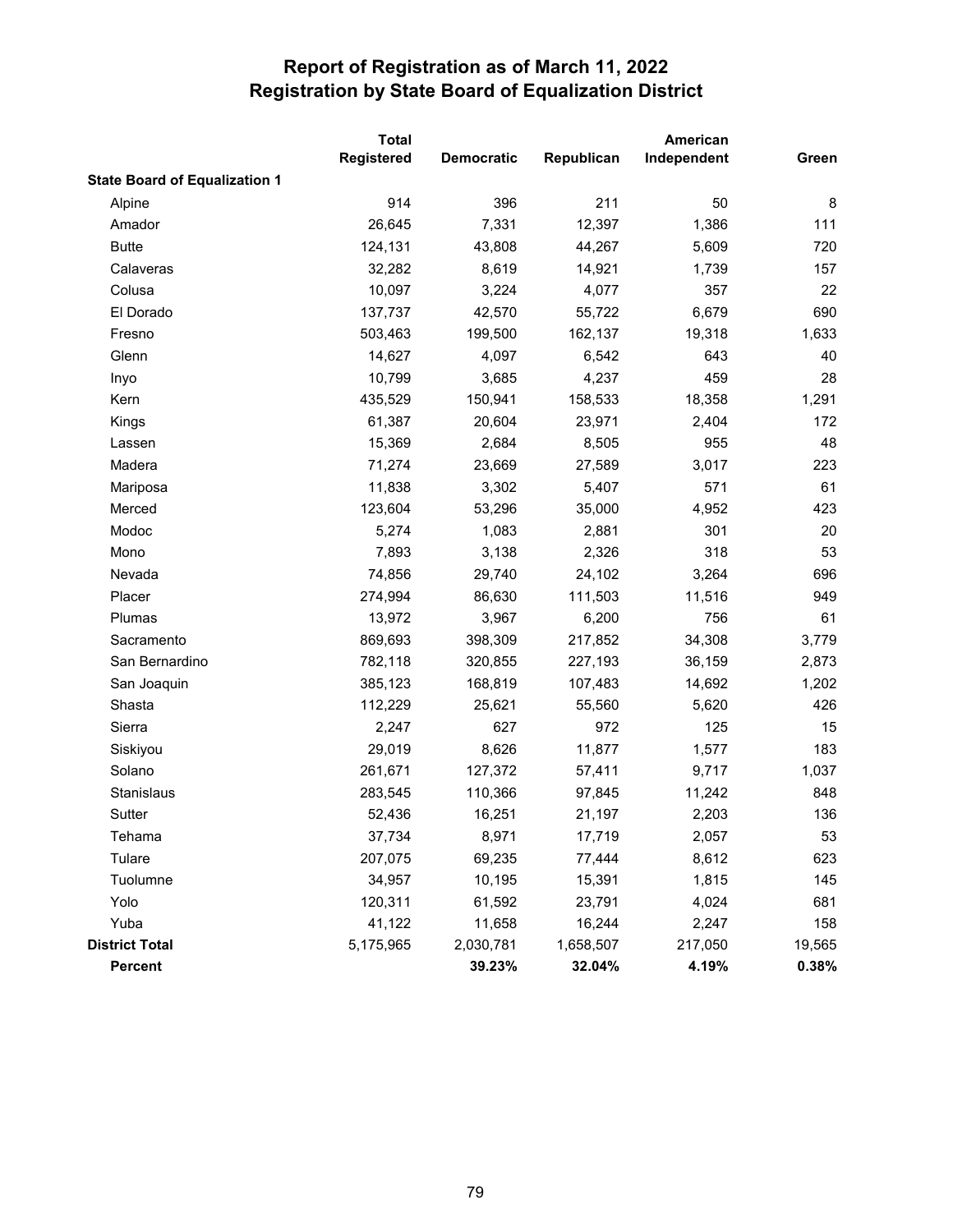|                                      | Peace and   |                |                |        | No Party   |
|--------------------------------------|-------------|----------------|----------------|--------|------------|
|                                      | Libertarian | Freedom        | <b>Unknown</b> | Other  | Preference |
| <b>State Board of Equalization 1</b> |             |                |                |        |            |
| Alpine                               | 17          | $\overline{c}$ | $\overline{2}$ | 4      | 224        |
| Amador                               | 489         | 92             | 30             | 130    | 4,679      |
| <b>Butte</b>                         | 1,932       | 578            | 1,002          | 1,066  | 25,149     |
| Calaveras                            | 600         | 124            | 141            | 307    | 5,674      |
| Colusa                               | 139         | 54             | $\pmb{0}$      | 19     | 2,205      |
| El Dorado                            | 2,614       | 411            | 10             | 1,056  | 27,985     |
| Fresno                               | 4,999       | 3,014          | 2,950          | 4,942  | 104,970    |
| Glenn                                | 191         | 74             | 10             | 72     | 2,958      |
| Inyo                                 | 149         | 47             | 91             | 96     | 2,007      |
| Kern                                 | 5,376       | 2,878          | 5,159          | 2,058  | 90,935     |
| Kings                                | 804         | 348            | 432            | 331    | 12,321     |
| Lassen                               | 242         | 73             | 16             | 86     | 2,760      |
| Madera                               | 821         | 469            | 581            | 438    | 14,467     |
| Mariposa                             | 174         | 44             | 37             | 109    | 2,133      |
| Merced                               | 1,302       | 856            | 182            | 584    | 27,009     |
| Modoc                                | 67          | 24             | 6              | 21     | 871        |
| Mono                                 | 112         | 37             | 4              | 28     | 1,877      |
| Nevada                               | 1,176       | 285            | 32             | 4,657  | 10,904     |
| Placer                               | 5,036       | 702            | 1,664          | 1,765  | 55,229     |
| Plumas                               | 196         | 61             | 11             | 47     | 2,673      |
| Sacramento                           | 11,223      | 5,149          | 5,057          | 6,131  | 187,885    |
| San Bernardino                       | 8,629       | 6,216          | 4,040          | 8,217  | 167,936    |
| San Joaquin                          | 4,018       | 2,505          | 3,325          | 2,736  | 80,343     |
| Shasta                               | 1,689       | 467            | 87             | 792    | 21,967     |
| Sierra                               | 33          | 3              | 1              | 48     | 423        |
| Siskiyou                             | 477         | 163            | 210            | 77     | 5,829      |
| Solano                               | 2,840       | 1,393          | 803            | 1,636  | 59,462     |
| Stanislaus                           | 3,156       | 1,568          | 2,049          | 2,366  | 54,105     |
| Sutter                               | 642         | 257            | 326            | 4,972  | 6,452      |
| Tehama                               | 540         | 181            | 34             | 356    | 7,823      |
| Tulare                               | 2,370       | 1,295          | 1,746          | 1,485  | 44,265     |
| Tuolumne                             | 583         | 140            | 12             | 57     | 6,619      |
| Yolo                                 | 1,307       | 529            | 0              | 65     | 28,322     |
| Yuba                                 | 631         | 283            | 390            | 372    | 9,139      |
| <b>District Total</b>                | 64,574      | 30,322         | 30,440         | 47,126 | 1,077,600  |
| Percent                              | 1.25%       | 0.59%          | 0.59%          | 0.91%  | 20.82%     |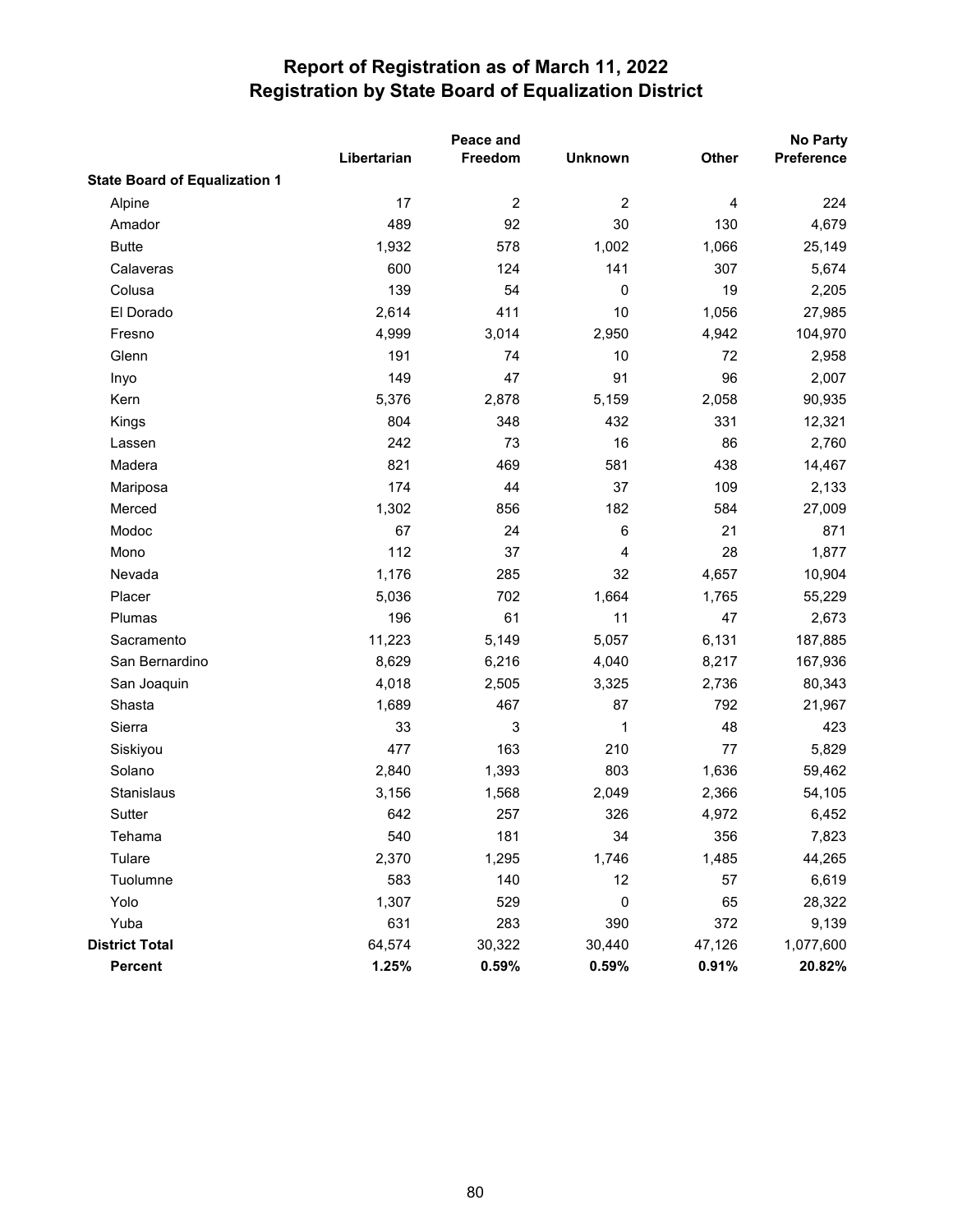|                                      | <b>Total</b>      |                   |            | American    |        |
|--------------------------------------|-------------------|-------------------|------------|-------------|--------|
|                                      | <b>Registered</b> | <b>Democratic</b> | Republican | Independent | Green  |
| <b>State Board of Equalization 2</b> |                   |                   |            |             |        |
| Alameda                              | 937,176           | 564,925           | 102,004    | 20,890      | 5,417  |
| Contra Costa                         | 707,132           | 378,527           | 129,706    | 23,342      | 2,937  |
| Del Norte                            | 15,129            | 4,536             | 6,012      | 847         | 92     |
| Humboldt                             | 85,188            | 39,621            | 20,123     | 3,177       | 1,401  |
| Lake                                 | 37,422            | 14,307            | 11,317     | 2,011       | 311    |
| Marin                                | 172,014           | 106,310           | 21,480     | 4,772       | 1,050  |
| Mendocino                            | 54,100            | 26,429            | 11,351     | 2,271       | 815    |
| Monterey                             | 210,476           | 110,510           | 41,550     | 6,535       | 988    |
| Napa                                 | 84,332            | 42,397            | 17,985     | 3,120       | 477    |
| San Benito                           | 37,205            | 17,828            | 9,528      | 1,342       | 140    |
| San Francisco                        | 500,191           | 314,563           | 33,562     | 8,912       | 2,750  |
| San Luis Obispo                      | 182,708           | 69,618            | 62,944     | 7,329       | 990    |
| San Mateo                            | 433,424           | 242,370           | 60,743     | 10,812      | 1,740  |
| Santa Barbara                        | 234,376           | 110,238           | 58,282     | 8,189       | 1,112  |
| Santa Clara                          | 999,033           | 508,027           | 165,468    | 24,799      | 3,715  |
| Santa Cruz                           | 167,183           | 100,017           | 22,935     | 4,554       | 1,390  |
| Sonoma                               | 303,083           | 171,917           | 53,012     | 9,737       | 2,267  |
| Trinity                              | 7,426             | 2,368             | 2,646      | 412         | 74     |
| Ventura                              | 509,107           | 220,914           | 144,182    | 18,307      | 1,989  |
| <b>District Total</b>                | 5,676,705         | 3,045,422         | 974,830    | 161,358     | 29,655 |
| <b>Percent</b>                       |                   | 53.65%            | 17.17%     | 2.84%       | 0.52%  |
| <b>State Board of Equalization 3</b> |                   |                   |            |             |        |
| Los Angeles                          | 5,689,482         | 3,033,278         | 974,636    | 159,180     | 23,498 |
| <b>District Total</b>                | 5,689,482         | 3,033,278         | 974,636    | 159,180     | 23,498 |
| <b>Percent</b>                       |                   | 53.31%            | 17.13%     | 2.80%       | 0.41%  |
| <b>State Board of Equalization 4</b> |                   |                   |            |             |        |
| Imperial                             | 86,779            | 41,634            | 18,031     | 2,498       | 273    |
| Orange                               | 1,802,889         | 673,050           | 602,299    | 59,550      | 5,729  |
| Riverside                            | 1,296,037         | 522,917           | 408,798    | 53,140      | 4,185  |
| San Bernardino                       | 363,361           | 151,574           | 107,609    | 13,929      | 1,227  |
| San Diego                            | 1,946,936         | 802,202           | 526,895    | 75,876      | 7,504  |
| <b>District Total</b>                | 5,496,002         | 2,191,377         | 1,663,632  | 204,993     | 18,918 |
| <b>Percent</b>                       |                   | 39.87%            | 30.27%     | 3.73%       | 0.34%  |
| <b>State Total</b>                   | 22,038,154        | 10,300,858        | 5,271,605  | 742,581     | 91,636 |
| Percent                              |                   | 46.74%            | 23.92%     | 3.37%       | 0.42%  |